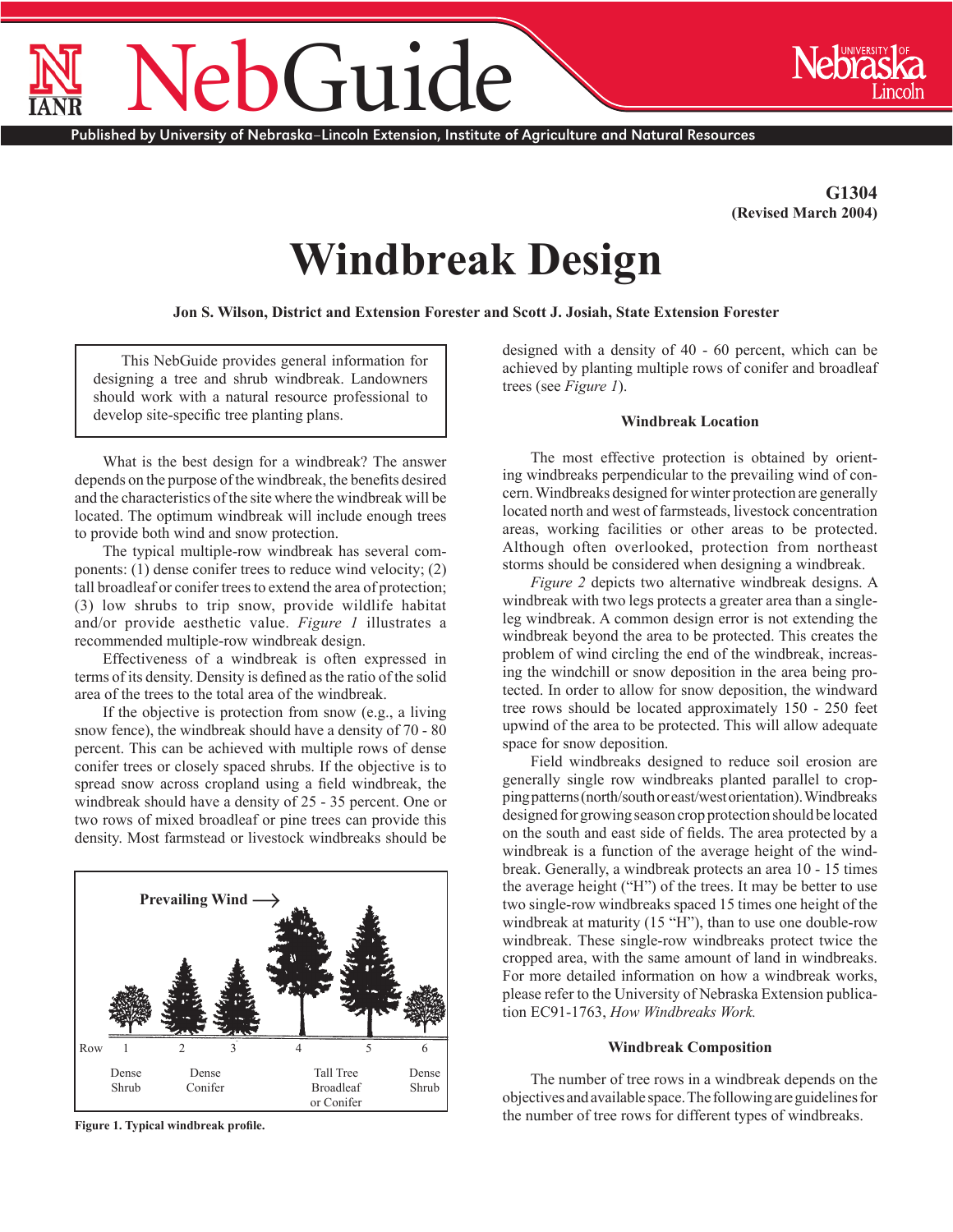

**Figure 2. Windbreak design and corresponding zones of protection.**

|                  |          | $#$ Rows of   |
|------------------|----------|---------------|
| Type             | $#$ Rows | Dense Conifer |
| Farmstead        | $4 - 10$ | $2 - 4$       |
| Livestock        | $4 - 10$ | $3 - 6$       |
| Field windbreak  | $1 - 2$  | $0 - 1$       |
| Living snowfence | $2 - 4$  | $2 - 4$       |

If the surrounding landscape is extremely unobstructed, more tree rows are needed in the windbreak to effectively influence wind speed and snow deposition.

A standard multiple-row windbreak should have windward rows of dense conifer trees or shrubs, interior rows of tall broadleaf trees and leeward rows of shrubs or conifers. A very important consideration in windbreak design is to maximize the diversity of species. This reduces the risk of insect, disease or environmental problems and provides excellent wildlife habitat.

# **Spacing**

A critically important windbreak design principle is that the individual tree and shrub plants interact and function as an integrated unit. Generally, the wider the initial tree spacing, the longer the effective life of the windbreak. Close spacing can be used to obtain windbreak protection and economic benefits sooner, but longevity of the windbreak will be reduced. Thinning (individual tree or whole row removal) can be used to extend the effective life of the windbreak. Very large spacings, where branches of individual trees and shrubs never intersect, may produce beautiful "specimen" trees, but such plantings will never function as a windbreak unit and will not effectively meet wind protection objectives.

Historically, most windbreaks in Nebraska were planted on very narrow spacings, causing their effectiveness to decline in about 40-50 years. As these trees matured, competition for light and moisture caused severe stress and eventual decline.

One common symptom of overly close spacing is the loss of interior foliage due to shading. This premature loss of foliage (needles) on conifer trees reduces density which reduces the effectiveness of the windbreak. Associated problems due to crowding include increased insect and disease problems, such as tree borers, canker disease or needle blights. Additionally, slow growing tree species, such as hackberry and honeylocust, can be stunted by fast growing tree species, such as Siberian elm.

*Table I* presents general guidelines for "within the row" and "between the row" spacing.

|  |  |  |  |  | Table I. General Spacing Guidelines for Windbreak |
|--|--|--|--|--|---------------------------------------------------|
|--|--|--|--|--|---------------------------------------------------|

| Windbreak<br>Position                            | Windbreak<br>Component | Spacing (ft.)<br><b>Between Trees</b><br>in the Row | Spacing $(jt.)$ *<br><b>Between</b><br>Tree Rows |
|--------------------------------------------------|------------------------|-----------------------------------------------------|--------------------------------------------------|
| Windward Rows<br>(Rows 1 or 2)                   | Dense<br>Conifer       | $6 - 12$                                            | $12 - 20$                                        |
| Leeward Rows<br>$(Rows 3+)$                      | Dense<br>Conifer       | $8 - 12$                                            | $14 - 20$                                        |
| Leeward Rows<br>$(Rows 3+)$<br>Broadleaf/Conifer | Medium<br>Ht. Trees    | $10 - 18$                                           | $14 - 20$                                        |
| Leeward Rows<br>$(Rows 3+)$                      | Tall<br>Trees          | $12 - 20$                                           | $20 - 25$                                        |
| Windward<br>or Leeward Rows                      | <b>Shrubs</b>          | $4-6$                                               | $8 - 10$                                         |

\*A general guide would be to use a between-row spacing 4 feet wider than the largest piece of equipment to be used to maintain the windbreak or provide access.

# **Species Selection**

The species of trees or shrubs that should be planted depends on the soil type, precipitation zone, hardiness zone and personal preference. A County Soil Survey can provide detailed information on the suitability of various trees and shrubs for planting in specific soil types.

Available moisture during the growing season is critical for tree survival on the Plains. Supplemental irrigation or water conserving mulch can significantly increase tree seedling survival, as well as allow the planting of a wider variety of species in a windbreak.

*Table II* provides a general list of tree and shrub species that are adapted for planting in Nebraska. This list is not inclusive. Many species produce additional benefits, such as food for wildlife or commercially valuable specialty products.

#### **Windbreak Design Problems**

A poorly designed windbreak may cause more problems than it solves. One of the most common design problems is locating the windbreak too close to the area to be protected.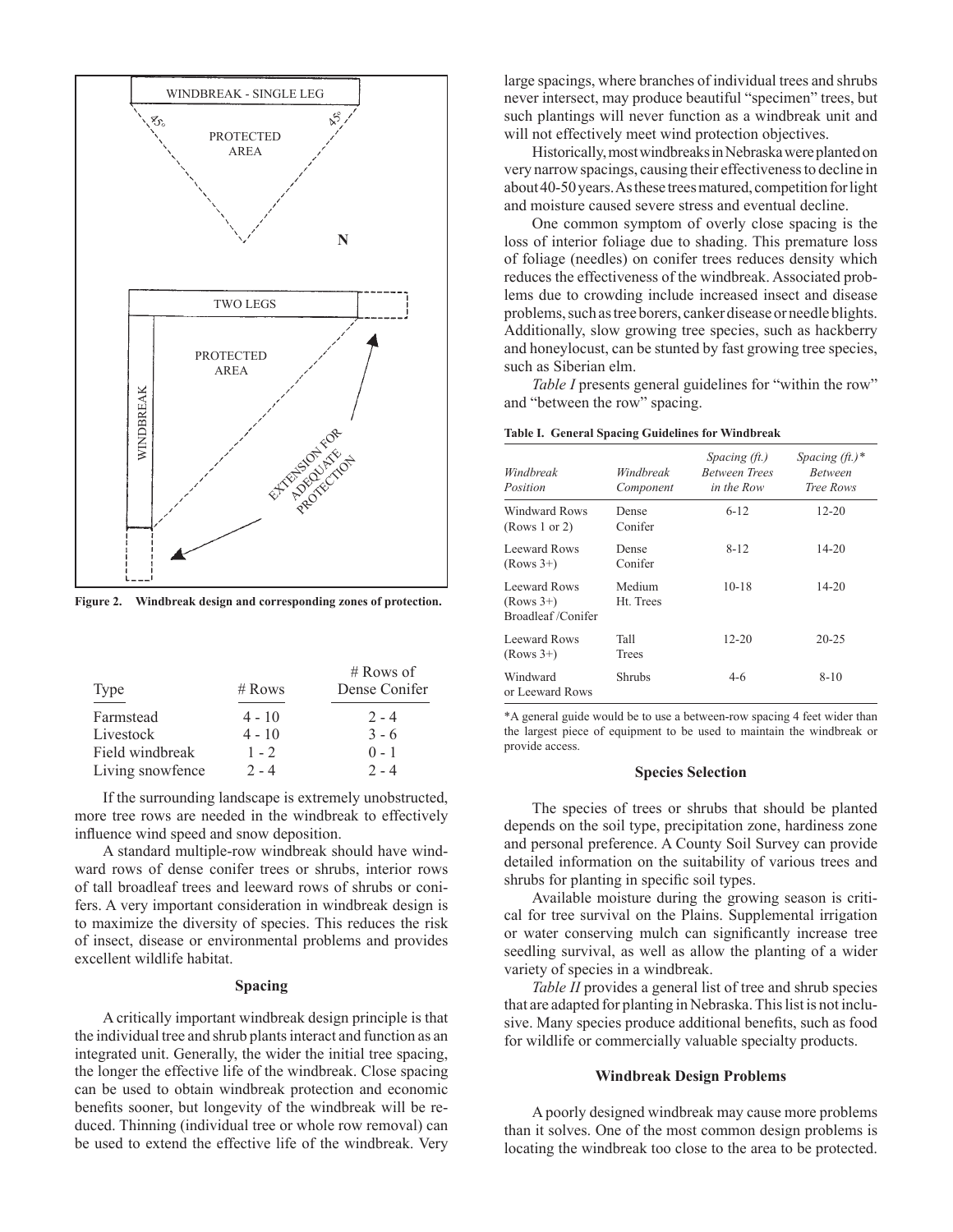# **Table II. Tree and Shrub Selection Guide 1**

| Plant Type                       | Soil Type         | Mature Height/<br>Width (in feet) <sup>2</sup> | Zone Within<br>Nebraska | Specialty<br>Products | Potential<br>Problems      |
|----------------------------------|-------------------|------------------------------------------------|-------------------------|-----------------------|----------------------------|
|                                  |                   |                                                |                         |                       |                            |
| <b>Conifer Trees<sup>3</sup></b> |                   |                                                |                         |                       |                            |
| <b>Black Hills Spruce</b>        | Silty-Clay        | 30-45/20                                       | West                    | cones                 |                            |
| Colorado Blue Spruce             | Silty-Clay        | $40 - 60/25 - 30$                              | Statewide               | cones                 |                            |
| Concolor Fir                     | Silty-Clay        | $40 - 50/25$                                   | East                    | cones                 |                            |
| Eastern Redcedar                 | Silty-Clay; Sandy | 30-40/15-20                                    | East, Central           | specialty wood        | Cercospora Blight          |
| Eastern White Pine               | Silty-Clay        | $40 - 60/20$                                   | East                    | cones                 | Needs protection from wind |
| Jack Pine                        | Sandy             | 35-40/15-20                                    | East                    | none                  | Pine Wilt                  |
| Norway Spruce                    | Silty-Clay        | $45 - 60/25 - 30$                              | East                    | cones                 | Spider mites               |
| Ponderosa Pine                   | Silty-Clay: Sandy | $40 - 60/20$                                   | Statewide               | cones                 |                            |
| Rocky Mt. Juniper                | Silty-Clay; Sandy | 25-30/15-20                                    | West, Central           | none                  |                            |
| <b>Broadleaf Trees</b>           |                   |                                                |                         |                       |                            |
| Amur Maple                       | Silty-Clay        | $15 - 25/15$                                   | East, Central           | none                  |                            |
| <b>Black Walnut</b>              | Silty-Clay        | $40 - 60/30$                                   | East                    | nuts, specialty wood  |                            |
| <b>Bur Oak</b>                   | Silty-Clay        | 40-55/30-40                                    | Statewide               | wood                  |                            |
| Cottonwood                       | Silty-Clay        | 65-85/40-50                                    | Statewide               | none                  |                            |
| Crabapple                        | Silty-Clay        | $15 - 20/10 - 15$                              | East, Central           | none                  |                            |
| Green Ash                        | Silty-Clay        |                                                | East, Central           | none                  | Stem borers                |
| Hackberry                        | Silty-Clay: Sandy | $50 - 60/25 - 30$                              | East, Central           | none                  | Sensitive to herbicides    |
| Harbin Pear                      | Silty-Clay        | $20 - 25/15$                                   | East                    | none                  |                            |
| Hawthorne                        | Silty-Clay        | $15 - 20/10 - 15$                              | Statewide               | none                  |                            |
| Honeylocust                      | Silty-Clay: Sandy | 40-50/25-30                                    | Statewide               | none                  | Invasive, thorns           |
| Osage Orange                     | Silty-Clay        | 40-50/30-40                                    | East                    | specialty wood        | Invasive, thorns           |
| Red Oak                          | Silty-Clay        | $40 - 60/30 - 40$                              | East                    | wood                  |                            |
| Russian Olive                    | Silty-Clay: Sandy | 20-25/15-20                                    | Central, West           | specialty wood        | Invasive in riparian areas |
| Siberian Elm                     | Silty-Clay: Sandy | 50-60/30                                       | Statewide               | none                  | Short-lived                |
| Silver Maple                     | Silty-Clay        | 50-65/40-50                                    | East, Central           | wood                  |                            |
| <b>Shrubs</b>                    |                   |                                                |                         |                       |                            |
| American Plum                    | Silty-Clay: Sandy | $10-12/10-15$                                  | East                    | fruit                 | Forms thickets             |
| Buffaloberry                     | Silty-Clay: Sandy | $10-12/6-8$                                    | Statewide               | fruit                 |                            |
| Caragana                         | Silty-Clay: Sandy | $6 - 10/4 - 6$                                 | Statewide               | none                  |                            |
| Chokeberry                       | Silty-Clay        | $6 - 8/4 - 6$                                  | East                    | fruit                 |                            |
| Chokecherry                      | Silty-Clay        | $12 - 15/10 - 15$                              | East, Central           | fruit                 | Forms thickets             |
| Cotoneaster                      | Silty-Clay        | $5 - 10/4 - 6$                                 | Statewide               | none                  |                            |
| Currant                          | Silty-Clay        | $4 - 6/4$                                      | East, Central           | fruit, buds           |                            |
| Dogwood                          | Silty-Clay        | $6 - 10/6 - 8$                                 | East, Central           | decorative stems      |                            |
| Elderberry                       | Silty-Clay        | $4 - 8/6 - 8$                                  | East, Central           | fruit, flowers        | Short-lived                |
| False Indigo                     | Silty-Clay        | $6 - 10/6 - 8$                                 | East                    | none                  |                            |
| Hazelnut                         | Silty-Clay        | $6 - 10/4 - 8$                                 | East                    | nut                   |                            |
| Highbush Cranberry               | Silty-Clay        | $10-12/6-8$                                    | East                    | fruit                 |                            |
| Honeysuckle                      | Silty-Clay        | $6 - 10/4 - 6$                                 | East                    |                       | Aphids                     |
| Lilac                            |                   | $6-10/6-10$                                    | Statewide               | none                  | Forms thickets             |
|                                  | Silty-Clay        |                                                |                         | flowers               |                            |
| Nanking Cherry                   | Silty-Clay        | $6 - 8/4 - 6$                                  | East, Central           | fruit                 | Short-lived                |
| Sandcherry                       | Sandy             | $3 - 6/3 - 4$                                  | East, Central           | fruit, seed           |                            |
| Skunkbush Sumac                  | Silty-Clay: Sandy | $8 - 10/8$                                     | East, Central           | none                  |                            |

1 Height/width figures from Nebraska NRCS Windbreak Suitability Technical Field Guide, Group 1 Table

2 On better sites

3 Because of the generally fatal pine wilt disease, Scotch Pine is no longer recommended for any long-term (greater than 8 years) planting in Eastern Nebraska.

This results in snow deposition where it is not wanted. For example, improperly located living snow fences may create hazards, such as reduced visibility, snow drifting on roads and shading, which prevents melting of ice on the roadway surface.

Another problem is the creation of a gap in the windbreak for access, which concentrates wind and accelerates it through the opening. For example, locating access lanes to fields through the middle of the windbreak can allow high velocity winds to enter these openings, along with high volumes of snow. It is better to locate field access lanes at the ends of the windbreak to avoid this problem. For maximum efficiency, the uninterrupted length of a windbreak should exceed the height of the windbreak by a ratio of at least 10:1. This ratio reduces the effect of end turbulence on the total protected area.

There is an old adage in windbreak design that goes, "if three rows of cedar are good, then eight to 10 rows are better." Large, multi-row, single-conifer-species windbreaks often lose their effectiveness in a short period of time (30-40 years) due to loss of density from shading or snow damage. *Figure 3* depicts this type of windbreak damage. The problem can be reduced by designing windbreaks with wider "between-the-row" and "within-therow" tree spacings to allow sunlight penetration and snow deposition. Also, having a diversity of tree species in the windbreak will enhance the health and other benefits provided by the windbreak. Field windbreaks only need to be one to two rows wide to provide adequate wind protection. Adding additional rows to field windbreaks may be appropriate to produce other benefits, such as wildlife habitat or specialty woody crop production.